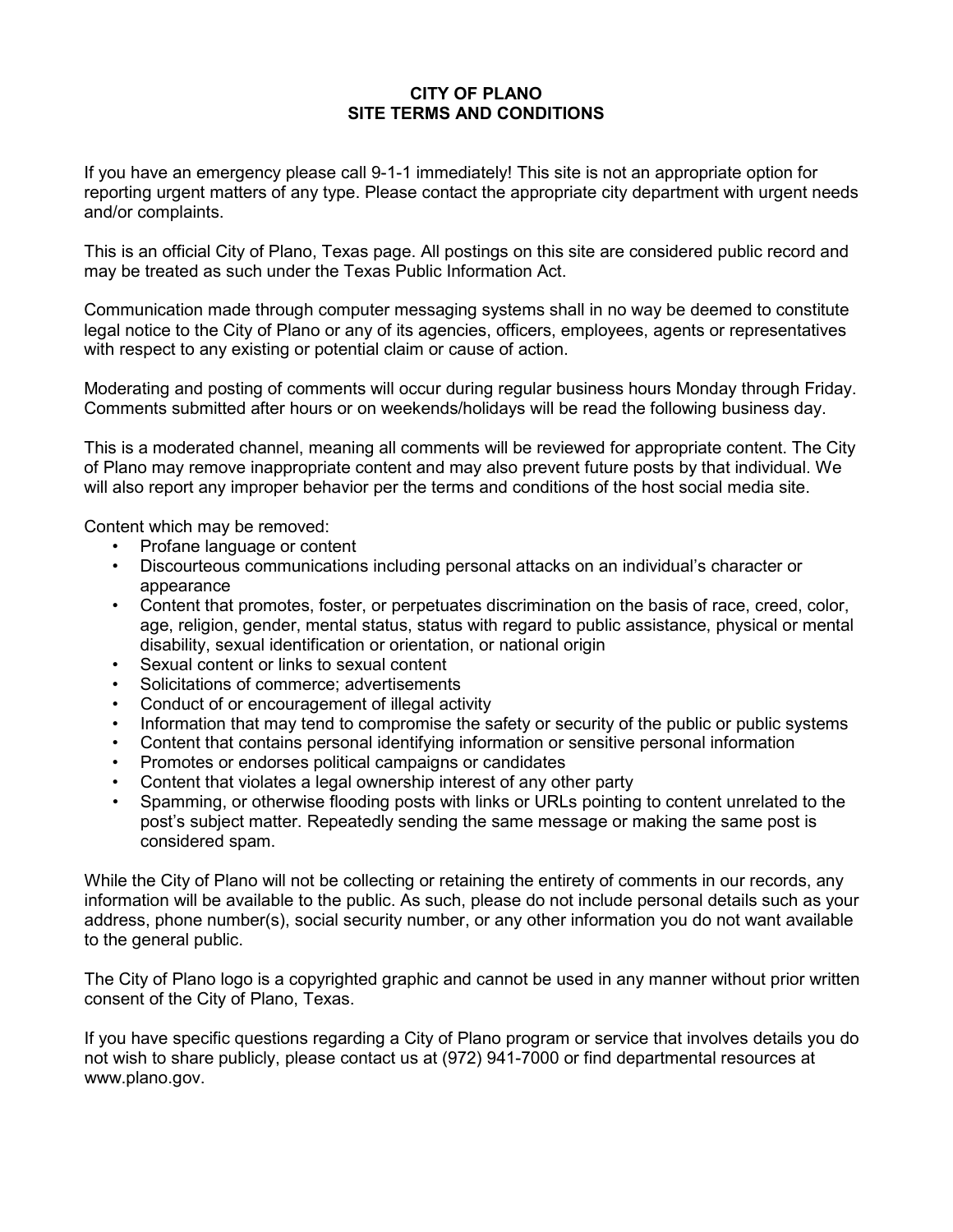## **User-Generated Content Terms and Conditions**

We love your picture, and we think our residents and visitors would too! We reach out to people who tag the City of Plano (@cityofplano), use the hashtag (#SharePlano) or submit photos as part of a City-sponsored activity to request additional rights to reproduce our favorite images on our marketing collateral, our website and social media platforms. When possible, we will give you credit for the content by including your name or username with the content. By responding to our request with the hashtag #SharePlano, you agree to give the City of Plano (also referred to as "the City", "we", "our", or "its") a perpetual, royalty-free, transferable, and non-exclusive license to use, reproduce, perform, copy, distribute, publish, exhibit, digitize, modify, adapt, create derivative work from, publicly perform, publicly display, incorporate, and otherwise use your user content in connection with the sites and for other marketing purposes, including, without limitation in print, email and other communications, City material, and other marketing. We may display advertisements in connection with your user content or on pages where your user content may be viewed by you or others, and we may use your user content to advertise and promote the City.

Our license to your user content is non-exclusive, meaning you may use the user content for your own purposes or let others use your user content for their purposes. Our license to your user content is fully-paid and there shall be no royalty or other fee due for the license granted, meaning we do not owe you anything in connection with our use of your user content. Our license is perpetual, meaning that our license lasts for an indefinite period of time. The City of Plano shall have the right, but not the obligation, to use your user content as authorized under these terms and conditions.

 By replying to the City of Plano's request to grant rights to your user content with the hashtag #SharePlano, you agree, represent, and warrant the following:

- You are at least 18 years of age, have the legal right to enter into this agreement, and are not impersonating anyone else.
- You own all rights to the user content and to your name and/or have acquired all necessary rights to the elements appearing in your user content to enable you to grant all the rights to the City of Plano.
- Your user content does not infringe the intellectual property rights, privacy rights, publicity rights, or other legal rights of any third party.
- You agree to release and allow all creative license and creative treatment in the use of production of your user content at the discretion of the City of Plano and its agents.
- You do not know or reasonably believe that any information contained in your user content is false, inaccurate, or misleading.
- Your user content does not violate any law.
- You are solely responsible for your user content in which the City of Plano is requesting rights. The City of Plano shall not be responsible for any misuse of any kind to your user content outside of our organization.
- ("Released Parties") from any and all actions, claims, damages, liabilities, and demands, • You agree to indemnify, release, forever discharge, defend and hold harmless the City of Plano and its agents, affiliated entities, contractors, employees, and third-party providers whether absolute or contingent and of any nature whatsoever, which you now have or